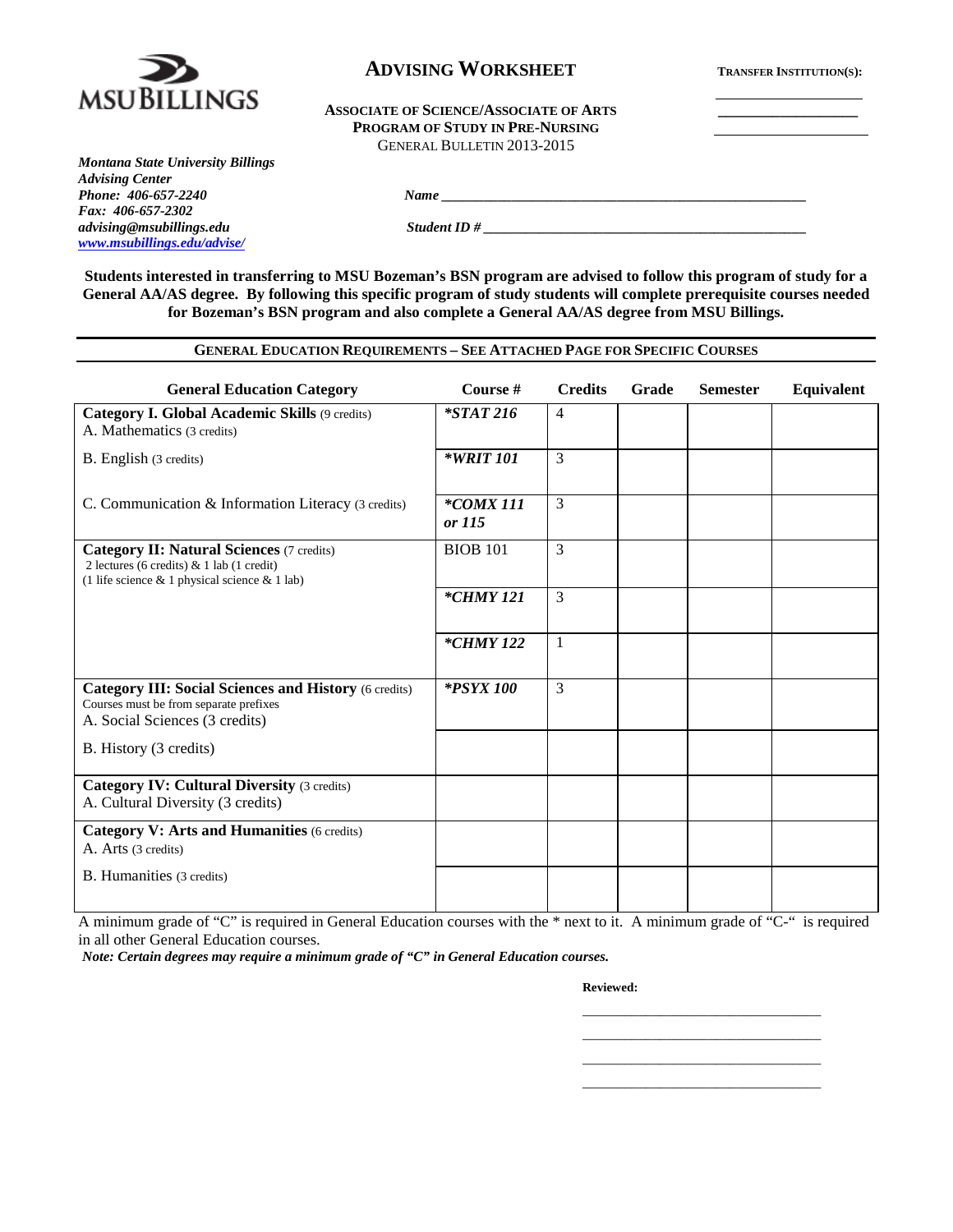# **GENERAL EDUCATION REQUIREMENTS**

|                                |     | <b>CATEGORY I: GLOBAL ACADEMIC SKILLS</b>                          | 9 credits        |
|--------------------------------|-----|--------------------------------------------------------------------|------------------|
|                                |     | <b>Subcategory A - Mathematics</b>                                 | 3 credits        |
| <b>STAT</b>                    | 216 | <b>Introduction to Statistics</b>                                  | 4                |
|                                |     |                                                                    |                  |
| <b>Subcategory B - English</b> |     |                                                                    | 3 credits        |
| WRIT 101                       |     | College Writing I                                                  | 3                |
|                                |     | *MSU Bozeman will not accept Compass (99) Challenge credit for     |                  |
| <b>WRIT 101</b>                |     |                                                                    |                  |
|                                |     |                                                                    |                  |
|                                |     | Subcategory C- Communication & Information Literacy 3 credits      |                  |
| COMX                           | 111 | Introduction to Public Speaking                                    | 3                |
| COMX                           | 115 | Introduction to Interpersonal Communication 3                      |                  |
|                                |     |                                                                    |                  |
|                                |     | <b>CATEGORY II: NATURAL SCIENCES</b><br>6 cr. lecture & 1 cr. lab  |                  |
|                                |     | Students are required to take one course from each subcategory and |                  |
|                                |     | at least one corresponding lab or SCIN 101, 102, 103 & 104         |                  |
|                                |     | <b>Subcategory A - Life Sciences</b>                               |                  |
| <b>BIOB</b>                    | 101 | Discover Biology                                                   | 3                |
|                                |     | <b>Subcategory B - Physical Sciences</b>                           |                  |
| CHMY                           | 121 | Introduction to General Chemistry                                  | 3                |
| <b>CHMY</b>                    | 122 | Introduction to General Chemistry Lab                              | 1                |
|                                |     |                                                                    |                  |
|                                |     | <b>CATEGORY III: SOCIAL SCIENCES AND HISTORY</b>                   | <b>6</b> credits |
|                                |     | Students are required to take one course from each subcategory     |                  |
|                                |     | <b>Subcategory A - Social Sciences</b>                             | 3 credits        |
| <b>ANTY</b>                    | 217 | Physical Anthropology & Archeology                                 | 3                |
| <b>BGEN</b>                    | 105 | <b>Introduction to Business</b>                                    | 3                |
| COMX                           | 106 | Communicating in a Dynamic Workplace                               | 3                |
| <b>PSYX</b>                    | 231 | Human Relations                                                    | 3                |
| <b>ECNS</b>                    | 201 | Principles of Microeconomics                                       | 3                |
| <b>ECNS</b>                    | 202 | Principles of Macroeconomics                                       | 3                |
| EDU                            | 105 | <b>Education and Democracy</b>                                     | 3                |
| <b>GPHY</b>                    | 141 | Geography of World Regions                                         | 3                |
| <b>HTH</b>                     | 110 | Personal Health and Wellness                                       | 3                |
| <b>PSCI</b>                    | 220 | Introduction to Comparative Government                             | 3                |
| <b>PSCI</b>                    | 210 | Introduction to American Government                                | 3                |
| <b>PSYX</b>                    | 100 | <b>Introduction to Psychology</b>                                  | 3                |
| <b>PSYX</b>                    | 231 | Human Relations                                                    | 3                |
| SOCI                           | 101 | Introduction to Sociology                                          | 3                |
| SOCI                           | 201 | Social Problems                                                    | 3                |
|                                |     |                                                                    |                  |
| <b>Subcategory B - History</b> |     |                                                                    | 3 credits        |
| <b>HSTA</b>                    | 101 | American History I                                                 | 3                |
| <b>HSTA</b>                    | 102 | American History II                                                | 3                |
| <b>HSTR</b>                    | 101 | <b>Western Civilization I</b>                                      | 3                |
| <b>HSTR</b>                    | 102 | Western Civilization II                                            | 3                |
| <b>HSTR</b>                    | 103 | Honors Western Civilization I                                      | 3                |
| <b>HSTR</b>                    | 104 | Honors Western Civilization II                                     | 3                |
| <b>PSCI</b>                    | 230 | Introduction to International Relations                            | 3                |

|             |     | <b>CATEGORY IV: CULTURAL DIVERSITY</b>      | 3 credits |
|-------------|-----|---------------------------------------------|-----------|
| <b>ANTY</b> | 220 | Culture and Society                         | 3         |
| <b>ARTH</b> | 160 | Global Visual Culture                       | 3         |
| <b>COMX</b> | 212 | Introduction to Intercultural Communication | 3         |
| <b>GPHY</b> | 121 | Human Geography                             | 3         |
| <b>HTH</b>  | 270 | <b>Global Health Issues</b>                 | 3         |
| LIT         | 230 | World Literature Survey                     | 3         |
| <b>NASX</b> | 105 | Introduction to Native American Studies     | 3         |
| <b>NASX</b> | 205 | Native Americans in Contemporary Society    | 3         |
| PHL         | 271 | Philosophy & Religion of India              | 3         |
| PHL         | 272 | Philosophy & Religion of China/Tibet/Japan  | 3         |
| <b>REHA</b> | 201 | Introduction to Diversity                   | 3         |
| <b>RLST</b> | 170 | The Religious Quest                         | 3         |
| A&SC/SOCI   | 274 | Women, Culture, and Society                 | 3         |
| <b>SPNS</b> | 150 | The Hispanic Tradition                      | 3         |

|                      |     | <b>CATEGORY V: ARTS &amp; HUMANITIES</b> | 6 credits               |
|----------------------|-----|------------------------------------------|-------------------------|
| Subcategory A - Arts |     |                                          | 3 credits               |
| ARTZ                 | 101 | Art Fundamentals                         | 3                       |
| <b>ARTZ</b>          | 131 | Ceramics for Non-majors                  | 3                       |
| ARTZ                 | 105 | Visual Language-Drawing                  | 3                       |
| FILM                 | 160 | Introduction to World Cinema             | $\overline{\mathbf{3}}$ |
| DSGN                 | 248 | Computer Presentation and Animation      | $\overline{3}$          |
| <b>CRWR</b>          | 240 | <b>Fundamentals of Creative Writing</b>  | $\mathfrak{Z}$          |
| LIT                  | 270 | Film & Literature                        | $\overline{\mathbf{3}}$ |
| MUSI                 | 101 | <b>Enjoyment of Music</b>                | 3                       |
| <b>THTR</b>          | 101 | Introduction to Theatre                  | $\overline{\mathbf{3}}$ |
| THTR                 | 120 | Introduction to Acting I                 | 3                       |
|                      |     | <b>Subcategory B - Humanities</b>        | 3 credits               |
| ARTH                 | 150 | Introduction to Art History              | 3                       |
| <b>HONR</b>          | 111 | Perspectives and Understanding           | 3                       |
| LIT                  | 110 | Introduction to Literature               | 3                       |
| LIT                  | 240 | The Bible as Literature                  | 3                       |
| PHL                  | 110 | Introduction to Ethics                   | 3                       |
| PHL                  | 111 | Philosophies of Life                     | 3                       |

**Please note Pre-Nursing requires specific courses for General Education requirements, as listed above. This list does not reflect all approved General Education courses.**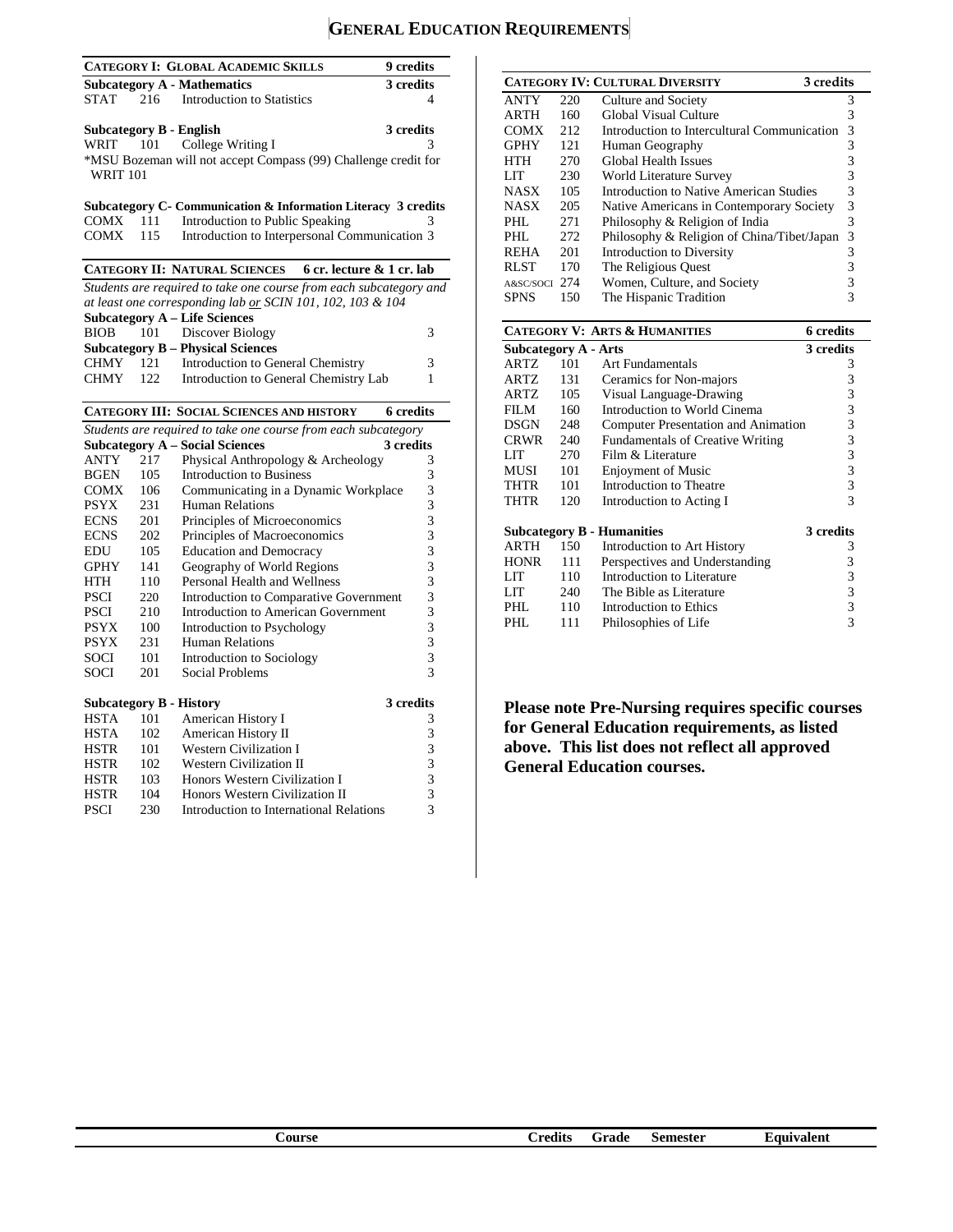| <b>SOCI 101</b>               | <b>Introduction to Sociology</b>                        | 3              |  |  |
|-------------------------------|---------------------------------------------------------|----------------|--|--|
| <b>CHMY 123</b>               | <b>Introduction to Organic and Biochemistry</b>         | $\overline{3}$ |  |  |
| <b>BIOH 301</b>               | Human Anatomy & Physiology I                            | $\mathfrak{Z}$ |  |  |
| <b>BIOH 302</b>               | Human Anatomy & Physiology I Lab                        | $\mathbf{1}$   |  |  |
| <b>BIOH 311</b>               | Human Anatomy & Physiology II                           | $\overline{3}$ |  |  |
| <b>BIOH 312</b>               | Human Anatomy & Physiology II Lab                       | 1              |  |  |
| <b>BIOM 250</b>               | <b>Microbiology for Health Sciences</b>                 | 3              |  |  |
| <b>NUTR 221</b>               | <b>Basic Human Nutrition</b>                            | 3              |  |  |
| <b>PSYX 230</b>               | Developmental Psychology: Development Over the Lifespan | $\overline{3}$ |  |  |
|                               |                                                         |                |  |  |
|                               | <b>Electives (minimum of 5 credits)</b>                 |                |  |  |
| <b>Recommended Electives:</b> |                                                         |                |  |  |
| A&SC 111                      | First Year Seminar                                      | $\mathbf{2}$   |  |  |
| $ECP$ 100                     | First Aid & CPR                                         | $\overline{2}$ |  |  |
|                               |                                                         |                |  |  |
|                               |                                                         |                |  |  |
|                               |                                                         |                |  |  |
|                               |                                                         |                |  |  |
|                               |                                                         |                |  |  |
|                               |                                                         |                |  |  |
|                               |                                                         |                |  |  |
|                               |                                                         |                |  |  |
|                               |                                                         |                |  |  |
|                               |                                                         |                |  |  |
|                               |                                                         |                |  |  |
|                               |                                                         |                |  |  |

## **Important notes for those planning to apply to MSU Bozeman's BSN Program:**

Advising is available for students in their Pre-Nursing Program. However, students are solely responsible for meeting requirements and determining the classes that they will need for graduation.

Through arrangement with the College of Nursing at Montana State University Bozeman, Montana State University Billings offers approved pre-requisite courses for nursing students. The MSU Bozeman Nursing program is divided into lower division and upper division course work. Upon successful completion of the required lower division course work, nursing students begin their upper division courses (junior and senior) at Bozeman or an MSU Bozeman upper division campus site in Billings, Great Falls, Missoula or Kalispell.

## **Nursing Advisor MSU Bozeman:**

Debbie McCray Office: (406) 994-3783<br>College of Nursing, Sherrick Hall Fax: (406) 994-6020 College of Nursing, Sherrick Hall Fax: Montana State University Bozeman Email: dmccray@montana.edu

Bozeman, MT 59717 Website: [www.montana.edu/nursing](http://www.montana.edu/nursing)

*The courses that have been italicized and bolded are* included in the calculated GPA for upper division placement. *The minimum GPA required in these* **courses** *is 2.75* **in order to apply for upper division placement***. However, placement is competitive so students should strive for the best grades possible.*